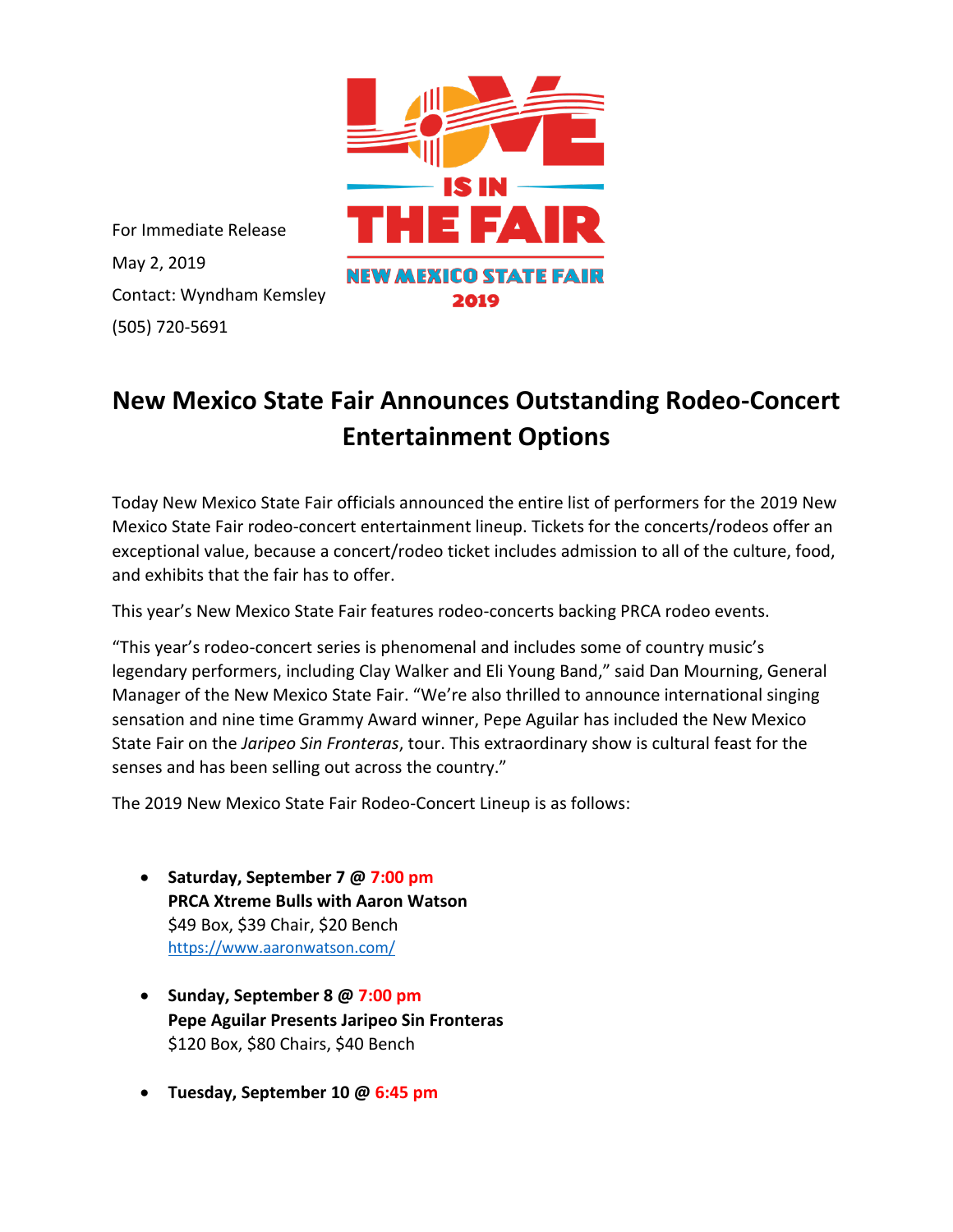## **Wrangler National Patriot PRCA Rodeo** (standalone rodeo)

Fair Admission gets you into the Rodeo for FREE (General Admission – Upgraded Box Seats available for an additional fee)

- **Wednesday, September 11 @ 6:45 pm PRCA Rodeo with Mitchell Tenpenny** \$40 Box, \$30 General Admission <https://www.mitchell10penny.com/home/>
- **Thursday, September 12 @ 6:45 pm PRCA Rodeo with Eli Young Band** \$40 Box, \$35 Chair, \$20 Bench <https://eliyoungband.com/>
- **Friday, September 13 @ 6:45 pm PRCA Rodeo with Clay Walker** \$45 Box, \$35 Chair, \$20 Bench <https://claywalker.com/>
- **Saturday, September 14 @ 6:45 pm PRCA Rodeo with Smash Mouth and Spin Doctors** \$49 Box, \$39 Chair, \$20 Bench <https://www.smashmouth.com/>
- **Sunday, September 15 @ 4:00 pm PRCA Rodeo** \$30 Box, \$20 Chair, \$15 Bench

On Tuesday, September 10 there is no concert associated with the rodeo, but the fair will be celebrating the Wrangler National Patriot Rodeo, as a way to honor our veterans. On that evening, the cost of admission into the fair will get you a general admission seat at the rodeo on a first come, first served basis, with upgrades available for an additional fee.

"The rodeo/concert series is a standing tradition at the New Mexico State Fair, and one that we look forward to every year," said Dan Mourning. "We're proud to provide an affordable entertainment experience that combines premier musical acts with the action-packed PRCA rodeos, in addition to all of the endless fun that the fair itself has to offer."

Tickets for the 2019 New Mexico State Fair Rodeo-Concert Series will go on-sale May 8 and will be available via the New Mexico State Fair website, [www.exponm.com](http://www.exponm.com/) and designated box offices on the fairgrounds. A box office located inside Gate 4 will be open on May  $8<sup>th</sup>$  from 10:00 a.m. - 2:00 p.m.. Go t[o www.exponm.com](http://www.exponm.com/) for additional box office hours and locations.